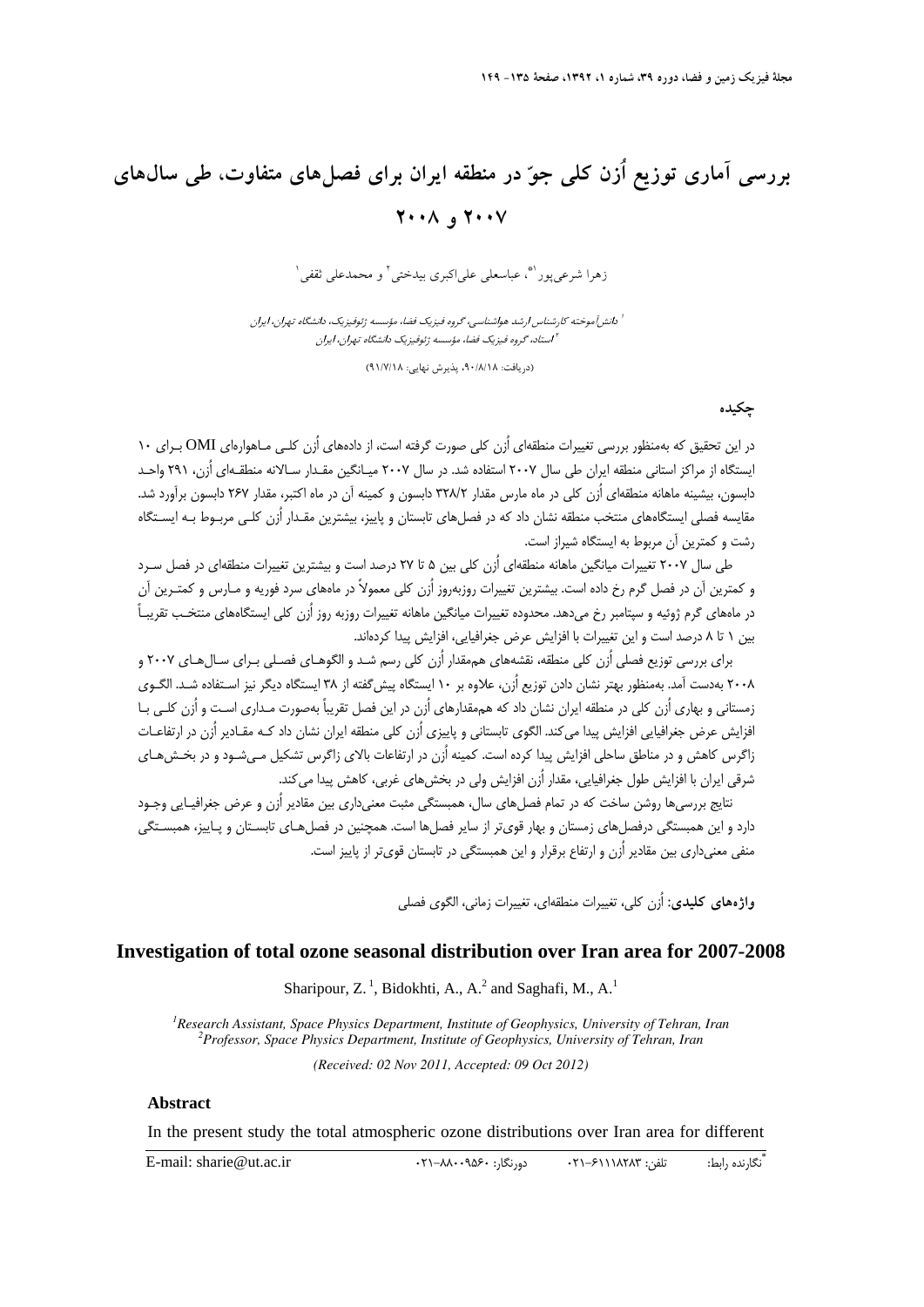seasons have been studied using data of OMI satellite and the ground station of the Institute of Geophysics, University of Tehran for 2007-2008. The mean daily ozone satellite data are available that are used for 10 points, representing the stations of main province centers around Iran. The data of ground station for Tehran is also used in order to check the satellite data that shows the difference between the two is less than 3 percent.

The mean regional value of total ozone concentration for 2007 was 291 DU, while the maximum and minimum mean monthly values were respectively found for March, 328.2 DU and for October, 267 DU. The annual range of mean ozone variations over the area is 248-360.5 DU. The analyses also showed that the seasonal maximum for summer and autumn was for Rasht area and its minimum was observed for Shiraz.

Investigations of the correlation coeffiecients between total ozone of selected stations show maximum correlation coeffiecients between Tehran and Gorgan stations with a value of 0.97 and 0.98 between Tabriz and Urmia stations that are nearer to each others.

 During 2007 the regional monthly mean variations of ozone over this area was between 5 to 27 percent, from which the maximum and minimum variations were respectively for cold and warm seasons. This was so for the daily variations that also increased with latitude. One of the important factors in total column ozone variations in cold season is the increase in synoptic activities which needs further investigations.

Among the selected stations of the region, the highest variations of seasonal total ozone is for Rasht station with 55% and the lowest variations is for Bandar Abbas station with 32.8%.

The most noticeable daily variations of total ozone occur in February and March especially for the stations of Tabriz, Orumieh and Rasht. While the least of variations take place for July to August especially for Shiraz and Zahedan. The range of the monthly mean variations of total ozone for all selected stations was also found to be between 1% to 8%.

 For the seasonal spatial distributions of total ozone in the region we prepared contour maps for the years 2007-2008 from the total ozone of about 48 points scattered over the area. These maps show that the total ozone contour for winter and spring were almost zonal, with its value increasing with latitude. This pattern was quite different for summer and autumn, with minimum value over the mountains (especially over Zagros range that have implications for UV radiation increase over the mountains) and maximum over the low land areas of coastal regions. Also in these warm seasons there is a gradual increase of total ozone from west (from the Zagros peak range) to east that appears to be due to the reduction of topographic height in this direction.

 In summer as the high pressure belt of 30° moves to the area prevailing a very calm condition the troposphere and stratosphere thicknesses are influenced (thinned slightly) by mountain ranges. This factor may be responsible for ozone reduction over the mountain ranges. In the summer time the spacial gradient of total ozone is largest in the western part of Zagros range and also in the northern part of Alborz Range and the coastal area of Caspian Sea.

**Keywords**: Total ozone, Regional variations, Time variations, Seasonal patterns, Iran

با اینکه أزن درصد کمی از کل گازهای جوّی کـره زمـین مهم محافظ زندگی در مقابـل تـابش فـرابنفش خورشـید و را تشکیل میدهد، نقش مهمی را بهمنزلهٔ یکی از گازهـای همینطور گازهای گلخانهای در مقیـاس۵مـاس منطقـهای و

**1 مقدمه**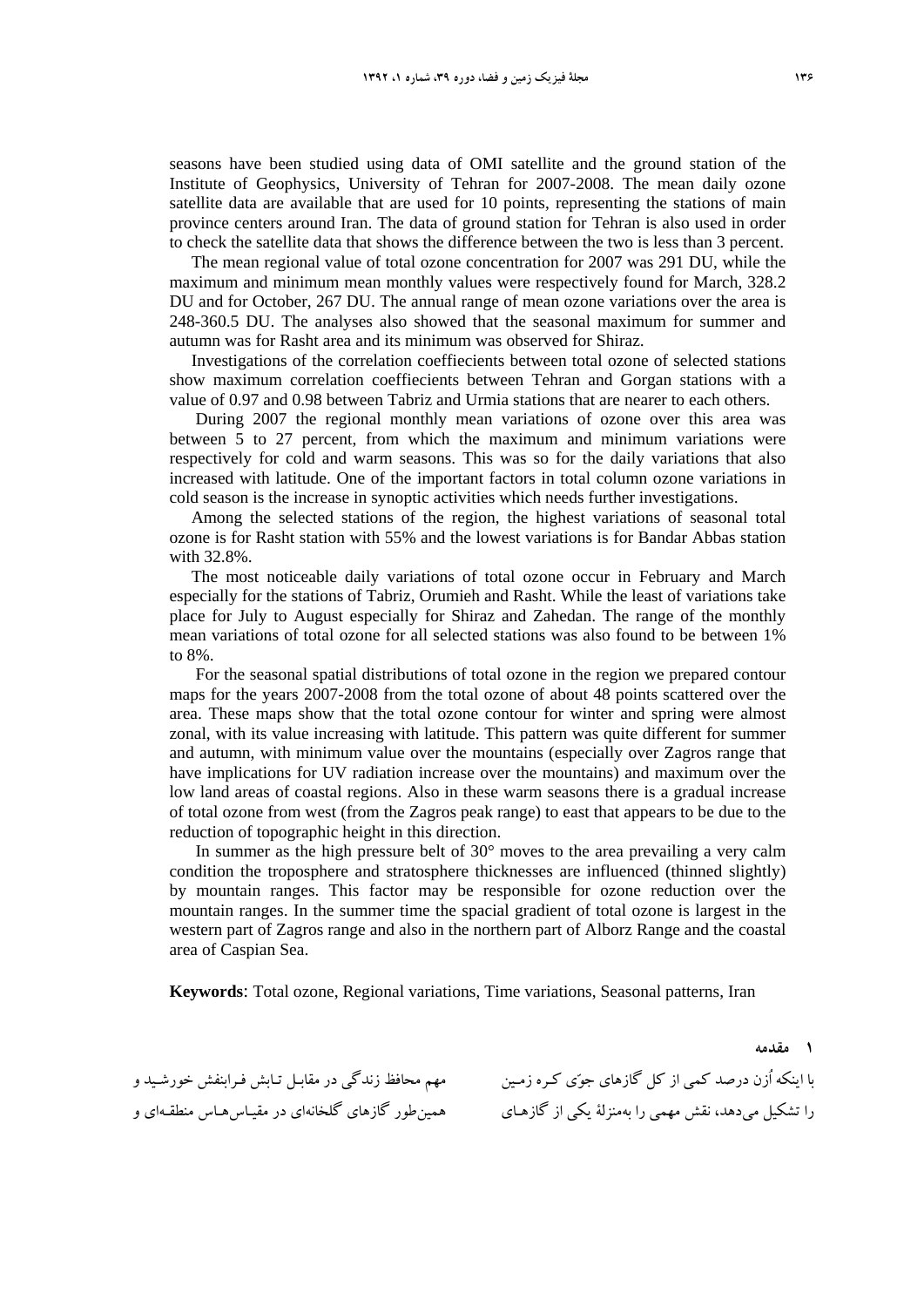جهاني ايفا ميكند.

نظريـه توليـد ونـابودي اُزن در آرامسـپهررا چـپمـن عرضه كرد كه مطابق آن، مولكول اكسيژن ضمن واكـنش (1) در اثر جذب تابش فرابنفش بـا طـول مـوجي كمتـر از 240 نانومترتبديل به اكسيژن اتمي ميشـود، سـپس مطـابق واكنش (2) اكسـيژن اتمـي در مجـاورت مولكـول يـا اتـم ديگر بـا كسـيژن مولكـولي تركيـب مـي شـود واُزن توليـد مي كند (مك ال روي و همكاران، ۱۹۹۲). مطابق واكـنش (3) و (4) مولكول اُزن در اثر جذب تابش فرابنفش به اتـم و مولكول اكسيژن تجزيه ميشود. مقـادير اُزن توليـد شـده بر طبق نتايج چرخه چـپمـن، بيشـتر از مقـادير مشـاهداتي بــود. تحقيقــات بعــدي نشــان داد كــه تركيبــاتي ماننــد راديكالهاي اكسيد نيتروژن (NOx (و راديكالهاي اكسيد هيدروژن ( $\rm HO_{X}$ ) ميتوانند اُزن را از بين ببرند و بـه مقـدار مشاهداتي برسانند. فعاليتهاي انساني مانند پرواز هواپيماها و توليد گازهاي كلروفلوركربن (CFC) مقـادير زيـادي از کلر و NO<sub>x</sub> را وارد جوّ ميكنند و اين مـواد بـه آرامسـپهر راه مييابند و باعث كاهش اُزن ميشوند. اين اثر در مناطق قطبي حادتراست (مك ال روي و همكاران، 1992).

 $O_2 + hv \rightarrow O + O$  ( $\lambda < 240 nm$ ) (1)

 $O + O_2 + M \rightarrow O_3 + M$  (**1**)

$$
Net \t O_3 + hv \to O_2 + O \t (*)
$$

$$
O_3 + O \rightarrow 2O_2 \tag{$\mathfrak{F}$}
$$

يكي از نتـايج كـاهش مقـدار اُزن كلـي جـو، افـزايش تابش UV سـطح زمـين اسـت، بنـابراين، بررسـي تغييـرات مكـاني وزمـاني اُزن كلـي در منـاطق گونـاگون، موضـوع مهمي در تحقيقات علمي محسوب مـيشـود. از آنجـا كـه تعداد ايستگاههاي زميني اندازهگيري اُزن محدود است، از اين طريق نميتوان توزيع مكـاني-زمـاني منطقـهاي اُزن را كاملاً پوشش داد. بنابراين اندازهگيريهاي مـاهوارهاي كـه بـراي شـبكهاي از نقـاط فـراهم اسـت، يكـي از روش هـاي مناسب براي بـهدسـت آوردن توزيـع مكـاني و زمـاني اُزن

است. نقشههاي هـممقـدار اُزن كـه از ايـن روش بـه دسـت ميآيد، ساختار مكاني-زماني اُزن كلي را براي يك منطقه نشان ميدهد.

نتايج تحقيقاتي كه در مـورد ارتبـاط بـين اُزن كلـي و عوامل جغرافيايي و هواشناسي صورت گرفته، متعدد است كـه در اينجـا بـه برخـي از آنهـا اشـاره مـيشـود. آنتـون و همكـاران (2011) تغييـرات مكـاني وزمـاني اُزن كلـي در منطقه كشـور پرتغـال بـا نـوار عـرض جغرافيـايي 5 درجـه (42-37 درجــه) بــراي دوره ســالهــاي 2005-1978 را بررســي كردنــد وروشــن ســاختند كــه تغييــرات ماهانــه منطقهاي اُزن از نظر عرض جغرافيايي بين 3/5 تـا 6 درصـد بـوده اسـت. اكـينـيمـي (2010) ضـريب تغييـرات نسـبي سـالانه اُزن كلــي ( ACRV, annual coefficient of relative variability) و همبستگي اين تغييرات بـا عـرض جغرافيـايي بـراي دوره سـالهـاي 2002-1999 در منطقـه حارهاي غرب افريقا را بررسي كردنـد. نتـايج ايـن تحقيـق نشان داده كه با افزايش عرض جغرافيايي، تغييـرات سـالانه و فصــلي اُزن كلــي افــزايش يافتــه اســت. در ايــن تحقيــق همچنــين رابطــه همبســتگي بــين تغييــرات ســالانه اُزن و پارامترهاي دما و بارش نيز بررسي شـده اسـت و اُزن كلـي درحكم يك شاخص آرامسپهري تغييرات اقليمـي معرفـي شده است.

مينا و پاتيل (2011) تغييرات اُزن كلي در منطقه شـمال هنــد را بررســي كردنــد. در ايــن تحقيــق از دادههــاي اُزن ماهواره و دستگاههـاي اُزنسـنج دابسـون و بروئـر اسـت فاده شده است. بررسي دادههاي اُزن در چند ايستگاه اين منطقه نشان داده است كه مقادير اُزن با افزايش عرض جغرافيـايي ايستگاهها افزايش پيدا مي كند.

در برخي از تحقيقاتي كه در مورد توزيع منطقهاي اُزن كلي صورت گرفته، نقشههاي هممقدار اُزن كلي بـهدسـت آمده، نشان داده اسـت كـه در برخـي از فصـل هـاي سـال، وجود كوهستانها باعث كـاهش اُزن كلـي جـو مـي شـود.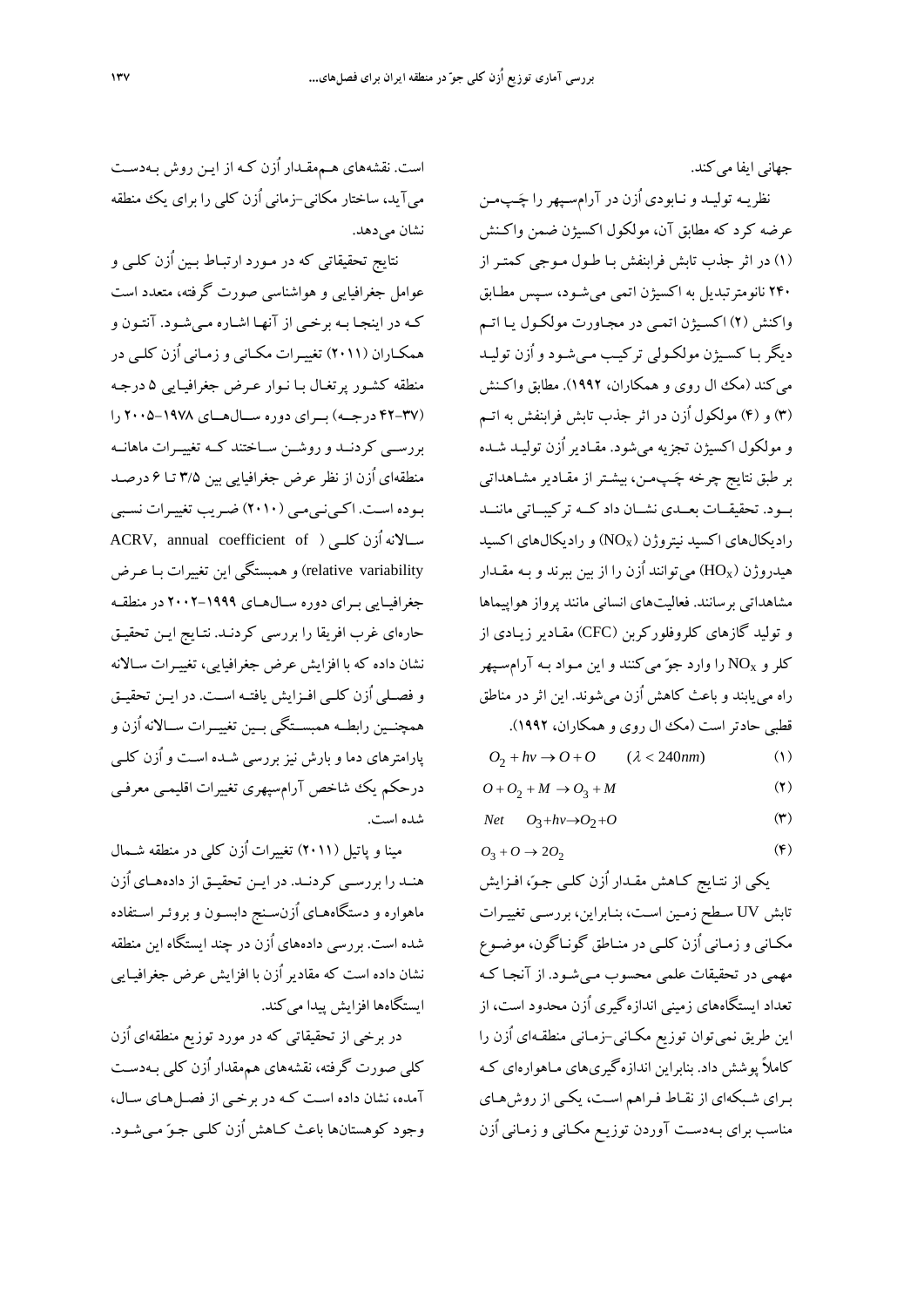تأثير ارتفاع كوهستانها در كاهش اُزن كلي جو در منـاطق گونـاگوني از جهـان ماننـد كوهسـتانهـاي آنـد، راكـي و هيماليـا گـزارش شــده و عامـل هـاي متفــاوتي را بـه ايــن رويــداد نســبت دادهانــد. از جملــه در تحقيقــي كــه در كوهســتانهــاي تبــت صــورت گرفتــه، كــاهش اُزن بــا افـزايش ارتفـاع كوهسـتان در فصـلهـاي بهـار وتابسـتان گزارش شده است. در اين تحقيق، مهمترين عامل در ايـن زمينه، نازكشـدن سـتون جـوي در بـالاي كوهسـتان بيـان شــده اســت. همچنــين بــه عامــلهــاي ديگــري از جملــه واداشتههاي گرمايي-ديناميكي نيـز اشـاره شـده اسـت . بـه بياني ديگر هنگاميكه بادهاي افقي به كوهستانها برخورد مــي كننــد، حركــات صــعودي جــوي ايجــاد مــي شــود (تيان و همكاران، 2008).

در تحقيقي كه در 1381 صورت گرفت، تأثير عوامـل همديدي بر نوسانهـاي روزانـه اُزن كلـي پايگـاه اصـ فهان بررسي شده است (سبزيپرور و لبافي ميرقوامي، 1381). در تحقيق حاضر، تغييرات مكاني-زمـاني اُزن كلـي منطقـه ايران براي سالهاي 2007 و 2008 بررسـي مـيشـود. ايـن بررســي بــا توجــه بــه شــرايط همديــدي هواشناســي در فصـلهـاي متفـاوت وتوپـوگرافي منطقـه صـورت گرفتـه است.

**2 مواد و روشها**  در ايــن تحقيــق از دادههــاي اُزن كلــي مــاهوارهاي OMI بـــراي) OMI, Ozone Monitoring Instrument) ايستگاههاي منتخب در منطقـه ايـران اسـتفاده شـده اسـت . دوره تحقيقاتي اين پژوهش، سالهاي 2007 و 2008 را كه بــا فاصــله زمــاني يــك روزه قابــل دســترس اســت دربــر ميگيرد. منطقه ايـران در نـوار عـرض جغرافيـايي -25/05 39/78 درجه و طول جغرافيايي 63/30-44/08 درجه قـرار دارد. براي بررسي توزيع مكاني اُزن كلي و محاسبه درصد

تغييرات مكـاني منطقـهاي آن، 10 ايسـتگاه در نظـر گرفتـه شـد. در انتخـاب ايـن ايسـتگاههـا كـه هريـك در مراكـز استانها واقعاند، سعي شده است كـه توزيـع خـوبي از اُزن كلي بخشهـاي گونـاگون، از جملـه بخـش هـاي شـمالي، جنـوبي، غربـي و شـرقي منطقـه ايـران بـهدسـت آيـد. ايـن ايسـتگاههـا عبـارتانـد از تهـران، تبريـز، اروميـه، مشـهد، زاهدان، شيراز، بندرعباس، اهواز، گرگان و رشت. جـدول 1 مشخصــات جغرافيــايي (طــول، عــرض وارتفــاع) ايــن ايستگاههاي منتخب منطقه را نشان ميدهد و شكل -1الف نقشه جغرافيايي اين ايستگاهها است. شكل -1ب نيز توزيع توپوگرافي منطقه را نشان ميدهد. براي ترسـيم نقشـههـاي هممقدار اُزن كلي و بهمنظور بهتـر نشـان دادن توزيـع اُزن، عــلاوه بــر 10 ايســتگاه پــيشگفتــه، از 38 ايســتگاه ديگــر (30 ايســتگاه مركــزاســتاني و 18 ايســتگاه كمكــي) نيــز استفاده شد.

همچنــين از دادههــاي اُزن كلــي انــدازهگيــري شــده با دستگاه اُزنسنج دابسون ايستگاه مؤسسه ژئوفيزيك تهران بــراي ســالهــاي 2007 و 2008 اســتفاده شــد. انتخــاب دوره زماني تحقيق (سالهاي 2007 و 2008 )، با توجـه بـه كامــــل بــــودن دادههــــاي مــــاهواره در ايــــن دوره و همچنين مطابقـت بيشـتردادههـاي مـاهوارهاي بـا دادههـاي زمينـــي ايســـتگاه ژئوفيزيـــك صـــورت گرفتـــه اســـت. شايان ذكر است كه دستگاه دابسـون مؤسسـه ژئوفيزيـك، در اوايــل ســال 2006 واســنجي (كــاليبره) شــده اســت. ميانگين سالانه درصد خطـاي بـين دادههـاي مـاهوارهاي و دســتگاه دابســون ايســتگاه مؤسســه ژئوفيزيــك بــراي ســالهــاي 2007 و 2008 بــهترتيــب 2/3 و 2/1 محاســبه شد كه هر دو كمتر از 3 درصـد بـوده و قابـلقبـول اسـت. شكل 2 نمـودار درصـد خطـاي روزانـه بـين داده هـاي اُزن مــــاهوارهاي وزمينــــي دابســــون را طــــي ســــال 2007 نشان مے دھد.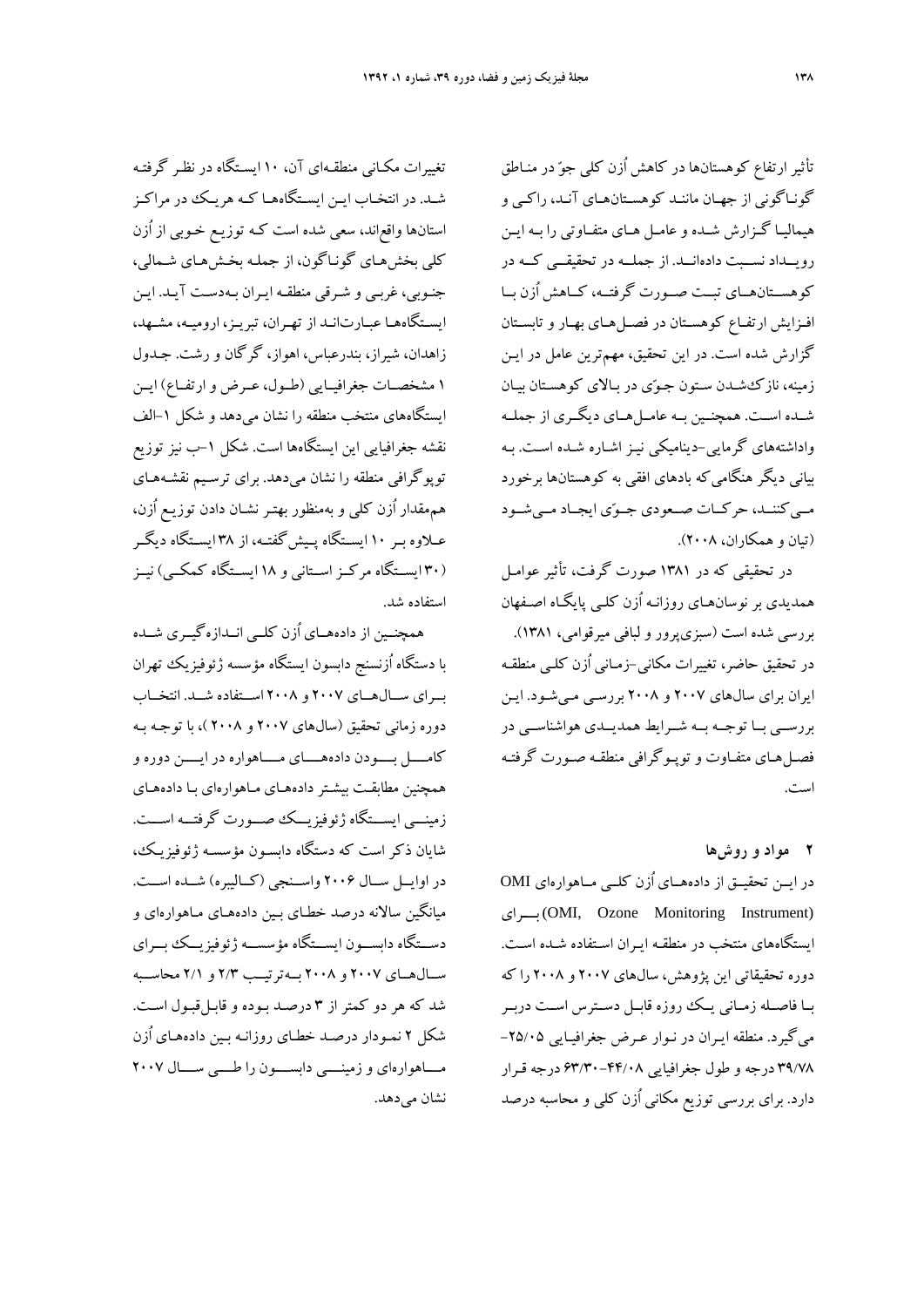

**شكل .1** نقشههاي (الف) توزيع ايستگاههاي منتخب در ايران. شهرهايي كه با علامت دايره مشخص شدهاند، براي اندازهگيري اُزن بهكار رفتهاند و (ب) توپوگرافي منطقه ايران.

| ارتفاع | طول جغرافیایی | عرض جغرافيايي                           | استگاه   |
|--------|---------------|-----------------------------------------|----------|
| (متر ) | (در حه)       | (در حه)                                 |          |
| ۱٤١٩   | 01/۳۸         | 30/V                                    | تهران    |
| ۱۳٦۱   | <b>٤٦/٢٨</b>  | ۰۸/۰۸                                   | تبريز    |
| ۱۳۱٦   | 20/4A         | $\mathbf{r} \mathbf{v}$ /0 $\mathbf{r}$ | ار و ميه |
| ۹۹۰    | ٥٩/٦٣         | ۳٦/۲٦                                   | مشهد     |
| ۱۳۷۰   | ٦٠/٨٨         | 29/27                                   | ز اهدان  |
| ۱٤٩١   | 07/08         | 79/03                                   | شير از   |
| ۱۰     | ۳٦/۳٦         | <b>TV/T1</b>                            | بندرعباس |
| ۲۲     | <b>٤٨/٦٧</b>  | ۳۱/۳۳                                   | اهو از   |
| ۱۳     | 02/77         | 0٨/٣٦                                   | گر گان   |
| ٣٧     | ۲۹/٦٥         | $\mathbf{r} \mathbf{v}/\mathbf{r}$      | ر شت     |

**جدول .1** مشخصات جغرافيايي ايستگاههاي منتخب منطقه ايران.



**شكل .2** نمودار درصد خطاي روزانه بين دادههاي اُزن ماهوارهاي و زميني دابسون در سال .2007 واحد اُزن كلي برحسب دابسون است.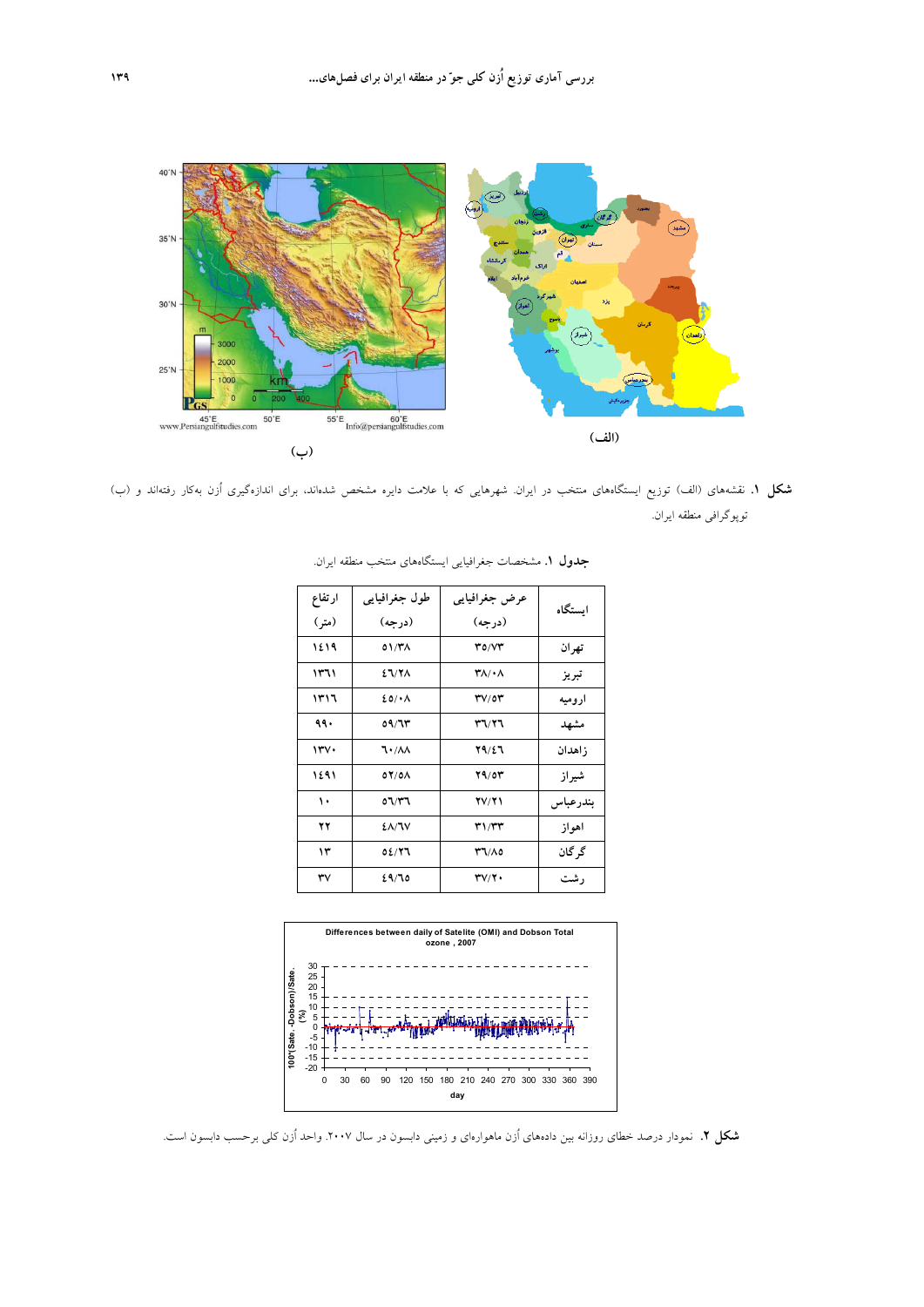اُزن نسبت بـه ميـانگين مقطعـي فصـلي بيشـترو در تابسـتان كمتــراســت كــه علــت آن قــويتــر شــدن فعاليــتهــاي سينوپتيكي در زمستان است. در اين شكل، دادههاي روزانه اُزن كلـي انـدازهگيـري شـده بـا دسـتگاه دابسـون ايسـتگاه ژئوفيزيــك تهــران، بــراي مقايســه آورده شــده اســت. همانطور كه مشاهده ميشود اين مقادير دادهها با يكديگر همخواني دارند.

همانطور كه جدول 2 نشان ميدهد، بيشينه ماهانـه اُزن كلي در ماه مارس با مقدار 328/2 واحد دابسـون و كمينـه آن در ماه اكتبر با مقدار 267 واحد دابسون رخ داده است. بــا اســتفاده از ميــانگينگيــري از مقــادير ميــانگين ماهانــه، ميانگينسالانهمنطقه،مقدار 291 واحد دابسون محاسبه شد.

**3 نتايج 1-3 ميانگين منطقهاي اُزن**  براي هر روز از سال ،2007 دادههاي اُزن كلي ايستگاههاي منتخب بررسي و مقادير بيشينه، كمينه و با متوسطگيري از آن دو، ميـانگين منطقـهاي محاسـبه شـد. سـپس از مقـادير روزانـه بـراي هـرمـاه ميـانگينگيـري، و ميـانگين ماهانـه منطقهاي محاسبه شد. جدول 2 مقادير ميـانگين ماهانـه اُزن كلي براي منطقه ايران را نشان مـيدهـد. همچنـين نمـودار شكل 3 نيز نمودار ميانگين روزانه اُزن كلي منطقه ايران در 2007 را نشــان مــيدهــد. براســاس ميــانگينهــاي روزانــه منطقهاي، محدوده تغييرات اُزن كلي در طي سال بـين 248 تا 360/5 واحد دابسون است و در فصـل زمسـتان تغييـرات

**جدول .2** مقادير ميانگين ماهانه اُزن كلي منطقه ايران در سال 2007 (واحدها برحسب دابسون است).



**شكل .3** مقايسه نمودارهاي روزانه اُزن كلي ميانگين منطقهاي ايران و ايستگاه ژئوفيزيك تهران در سال .2007

**2-3 مقايسهمقاديراُزنكليايستگاههايمنتخبمنطقه**  مقايسه مقادير اُزن كلي ايستگاههاي متفـاوت منطقـه نشـان داد كه ايستگاههاي شمالي منطقـه، اغلـب مقـادير بـالاتر و ايستگاههاي جنوبي منطقه، مقادير پايينتري دارند. از آنجا كه اُزن كلي معمولاً با افزايش عرض جغرافيـايي، افـزايش پيدا ميكند، اين نتيجـه دور از انتظـار نيسـت. ايـن مقايسـه دقيق كه بـراي همـةروزهاي سـال 2007 صـورت گرفـت،

نشان داد كه نتايج با تغيير فصلي و با درنظر گرفتن بيشترين درصد فراواني بهشرح زيراست:

در فصل زمستان، بيشترين مقـدار اُزن كلـي مربـوط بـه ايستگاههاي تبريز، مشهد، رشت و اروميه و كمترين مقـدار اُزن كلي مربوط به ايستگاه بندرعباس است. در فصل بهار، بيشترين مقـدار اُزن كلـي مربـوط بـه ايسـتگاه هـاي تبريـز، رشــت و مشــهد و كمتــرين مقــدار اُزن كلــي مربــوط بــه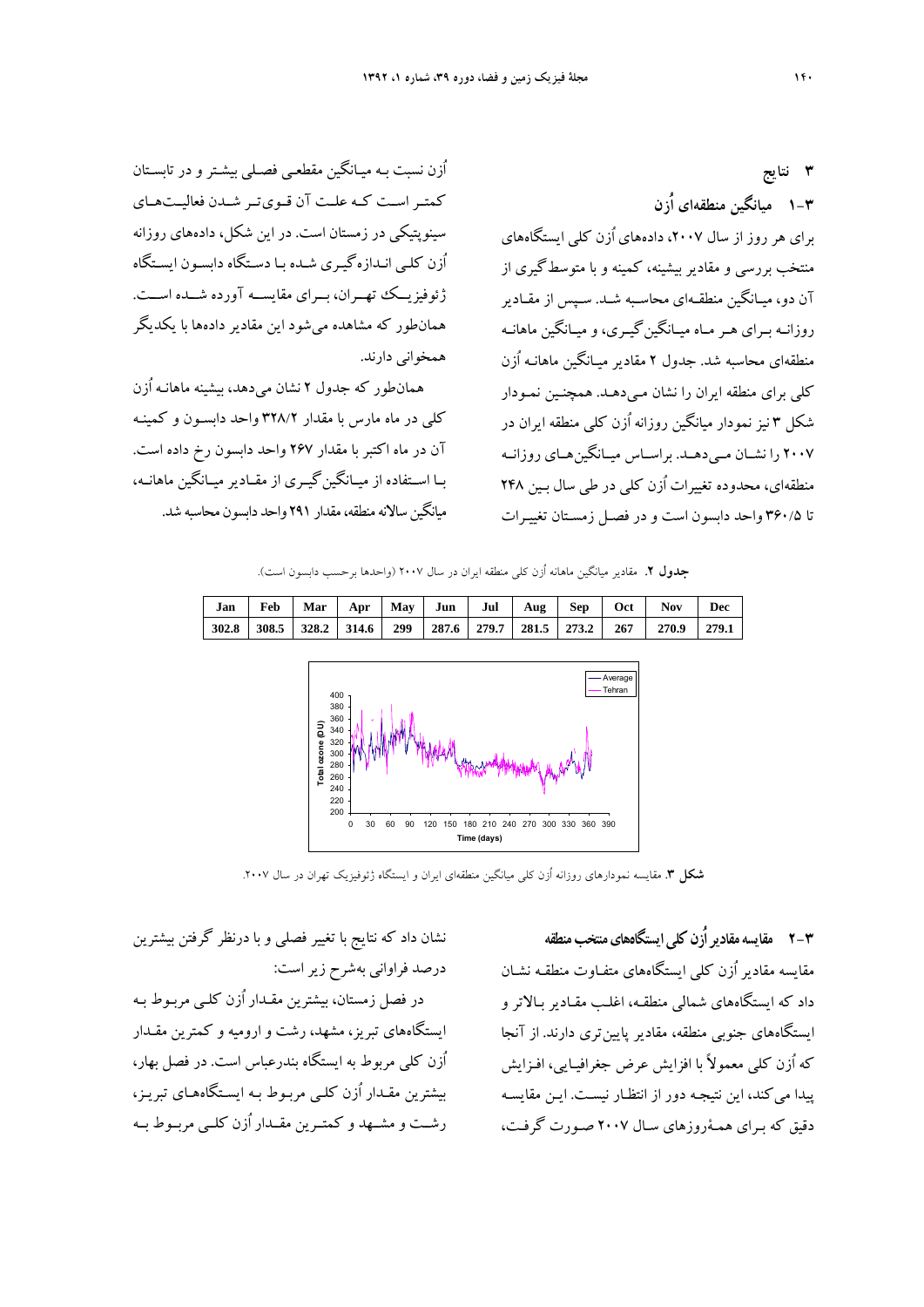ايستگاههاي زاهدان، بنـدرعباس و شـيراز اسـت. در فصـل تابستان، بيشترين مقدار اُزن كلي مربوط به ايستگاه رشت و كمترين مقدار اُزن كلي مربوط به ايستگاه شيراز اسـت. در فصل پاييز، بيشـترين مقـدار اُزن كلـي مربـوط بـه ايسـتگاه رشت و كمترين مقدار اُزن كلي مربوط به ايستگاه شيراز است.

اين نتايج روشن ميسازدكه فصلهاي تابستان و پـاييز، نتايج مشابهي دارند. همچنين، در فصلهاي زمستان و بهـار نيز نتايج تا اندازهاي نزديك بههـم هسـتند. بـهطـوركلي در بيشتر فصلهـا، ايسـتگاه رشـت داراي بيشـترين مقـدار اُزن كلـي وايسـتگاههـاي شـيراز وبنـدرعباس داراي كمتـرين مقدار هستند. بنابراين در ميان شهرهاي شمالي منطقه، شهر رشت بالاترين مقدار اُزن كلي را داشته است. پايين بـودن مقــدار اُزن كلــي در شــهرهاي شــيراز وبنــدرعباس نشــان مـــي دهـــد كـــه ايـــن شـــهرها از نظـــر تـــابش فـــرابنفش خورشيدي(UV (در معرض خطر هستند و بهويژه در فصل تابستان كه اين تابش بيشترين مقدار را در سـال دارد، بايـد تمهيدات لازم در نظر گرفته شـود. بـهعلـت اهميـت فصـل تابسـتان در ارتبـاط بـا تـابش پرتـو فـرابنفش خورشـيدي ، مقايسه مقـادير اُزن كلـي ايسـتگاههـاي منتخـب منطقـه در نمودار شكل 4 نشان داده شده است.

**3-3 ضريب همبستگي بين ايستگاهها**  ضـــريب همبســـتگي بـــين دادههـــاي روزانـــه اُزن كلـــي ايستگاههاي منتخب، براي دوره يكساله 2007 محاسبه و بررسـي شـد. نتـايج ايـن بررسـي نشـان داد كـه هريـك از ايستگاههاي منتخب منطقه با چه ايستگاهي بيشترين ضريب همبســتگي را دارد. بــالاترين ضــريب همبســتگي ايســتگاه تهران با ايستگاه گرگان ،0/97 ايسـتگاه رشـت بـا تبريـز و اروميــه ۰/۹۶ ايســتگاه تبريــز بــا ايســتگاه اروميــه ۰/۹۸، ايســتگاه زاهــدان بــا بنــدرعباس ،0/91 ايســتگاه شــيراز بــا بندرعباس ۰/۸۴، ايسـتگاه اهـواز بـا ايسـتگاه شـيراز ۰/۸۳ ايستگاه مشهد با ايستگاه گرگان ،0/92 ايستگاه بنـدرعباس

با ايستگاه زاهدان ،0/91 ايستگاه گرگان با ايسـتگاه تهـران ،0/97 ايستگاه اروميه با تبريز 0/98 هستند. تمام ضـريبهاي همبستگي بيان شده از نظر آماري در سـطح 99% معنـيدار هستند.

در اينجــا لازم بــه يــادآوري اســت كــه ضــريبهــاي همبستگي بـزرگ بـين دو ايسـتگاه، نشـان دهنـده مشـابهت مقادير و تغييرات اُزن كلي آنها بوده، بنـابراين هنگـامي كـه يكــي از آنهــا كمبــود دادهاي دارد، مــيتــوان از مقــادير ايسـتگاه معلـوم بـراي بـهدسـت آوردن دادههـاي ايسـتگاه مجهول استفاده كرد.

**4-3 درصد تغييرات منطقهاي اُزن كلي**  براي محاسبه درصد ضريب تغييرات نسبي منطقـهاي CRV

(variation relative of Coefficient (اُزن كلـي از رابطـه زيراستفاده شد:

 $CRV_i = 100 (TOC_i (max) - TOC_i (min))/ TOC_i (mean)$  ( $\Delta$ ) كـه در آن، منظـور از TOC,) column ozone total (اُزن كلي جـو و انـديس i مربـوط بـه روز iاُم اسـت. منظـور از max و min ، مقــاديربيشــينه و كمينــه اُزن اســت. ايــن محاسبه براي همـة روزهـاي سـال 2007 صـورت گرفـت. شكل ۵، نمودار اين مقادير را نشان مي دهد.

مطــابق نمــودار شــكل ،5 بيشــترين درصــد تغييــرات منطقـهاي اُزن كلـي، در مـاههـاي سـرد ژانويـه و فوريـه و كمتـرين آن در مـاههـاي گـرم ژوئيـه، اوت و سـپتامبررخ ميدهد و دامنـه تغييـرات سـالانه آن تـا حـ دود 50 درصـد است. همانطور كه در شكل 5 مشاهده ميشـود، تغييـرات منطقهاي اُزن كلي در فصل سرد افزايش مييابد و در فصل گرم كاهش پيدا ميكند. ازآنجاكه در فصل سرد، فعاليـت سامانههاي هواشناسي افزايش پيدا ميكنـد و ايـن يكـي از عامــلهــاي مــؤثربــرتغييــرات اُزن كلــي در هريــ ك از ايستگاههاي منطقه است، اين نتيجه دور از انتظار نيست. بـه بيان ديگر، فعاليت سامانههاي همديدي در فصل سرد بيشتر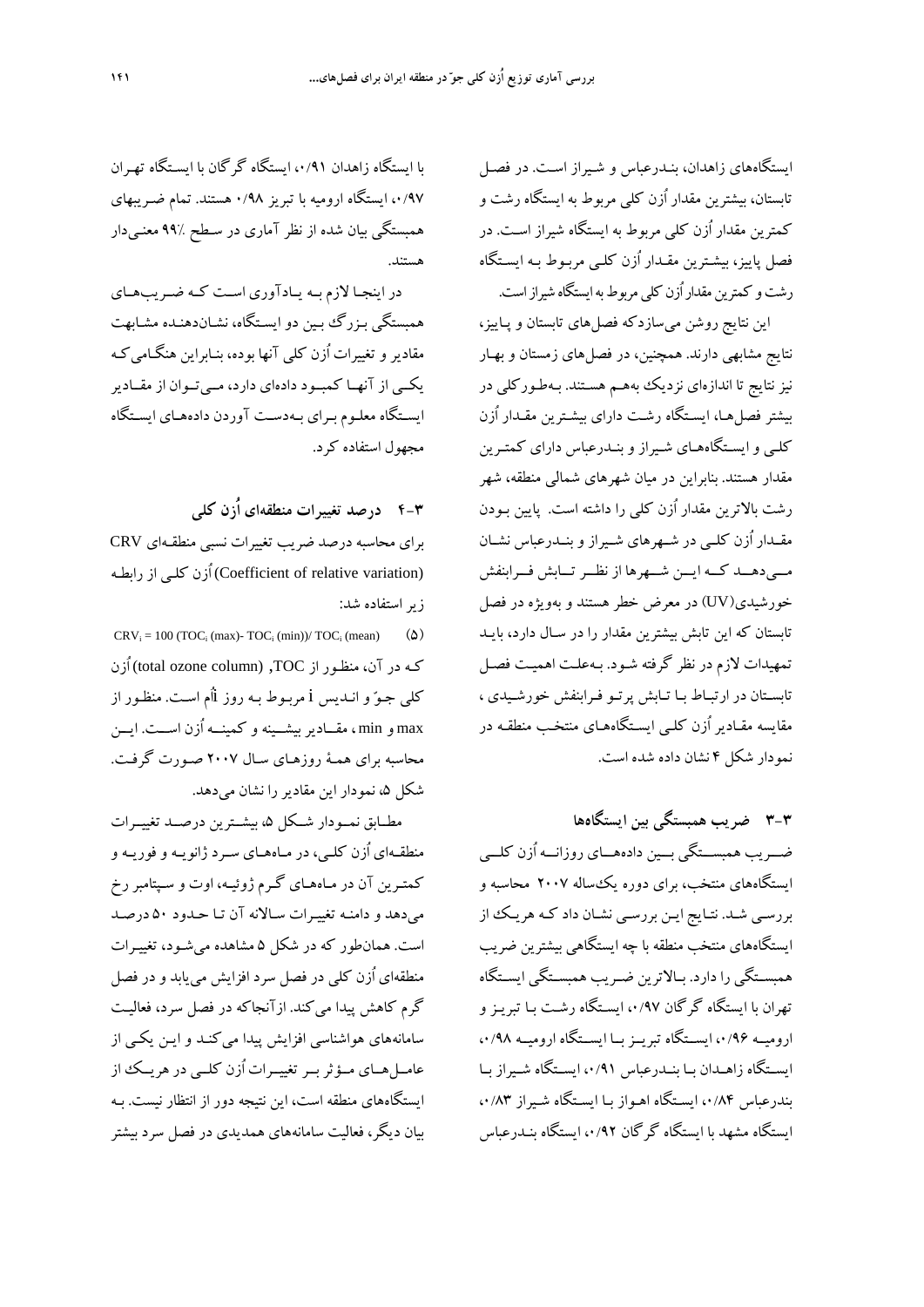است و اين موضوع ميتواند روي آرامسـپهر كـه لايـه اُزن را نيــزدربــردارد اثــربگــذارد وتغييــرات را بيشــتر كنــد. افزايش ارتفاع سـطوح ژئوتانسـيلي در آرامسـپهر پـاييني و تروپوپاز همراه با نازك شدن ستون اُزن كلي آرامسـپهري و كاهش اُزن كلي جـو اسـت و بـرعكس (جيمـز، 1998). سپس از مقادير روزانه CRV براي هـرمـاه ميـانگينگيـري شده و ميانگين ماهانه منطقهاي محاسبه شد. شكل 6 نمودار مقــادير ميــانگين ماهانــه درصــد ضــريب تغييــرات نســبي منطقـهاي ايـران را نشـان مـيدهـد. بـراسـاس ايـن دادههـا، ميانگين ماهانه تغييـر نسـبي منطقـهاي اُزن كلـي از 5 تـا 27 درصد متغيراست.

**5-3 تغييرات زماني اُزن كلي**  براي بـهدسـت آوردن تغييـرات زمـاني اُزن كلـي، از چنـد روش استفاده شد. در روش اول براي هريك از ايستگاههـا مقادير بيشينه و كمينه و ميانگين روزانه اُزن كلي طي دوره يكساله 2007 محاسبه و سپس تغييرات زماني يكساله يا CRV زماني از رابطه زيرمحاسبه شد.

 $CRV = 100$  (TOC (max)-TOC (min))/TOC (mean)  $(9)$ جــدول 3 مقــاديربــهدســت آمــده از ايــن روش را نشــان ميدهد. به بيانيديگـر، ايـن مقـادير نشـان دهنـده تغييـرات فصلي در هرايستگاه هستند.

مطابق نتـايج جـدول ٣، بـالاترين تغييـرات فصـلي اُزن كلي مربوط به ايستگاه رشت با مقدار 55 درصد و كمترين آن مربـوط بـه ايسـتگاه بنـدرعباس بـا مقـدار 32/8 درصـد است.

درصد تغييرات روزبهروز (كوتاهمدت) اُزن كلـي روز iاُم از رابطه زيرمحاسبه شد (آنتون و همكاران، 2011).  $DDV_i = 100 (TOC_{i+1} - TOC_i)/TOC_i$  (Y) كـه در آن منظـور از TOC) cotal ozone column )، اُزن كلي جو و انديس i مربوط به روز iاُم اسـت. ايـن محاسـبه براي همة ايستگاههاي منتخب منطقه صورت گرفت. شكل

7 نمودار درصد تغييرات روزبهروز اُزن كلي را در ايستگاه تبريــزدر ســال 2007 نشــان مــيدهــد. از مقــاديرروزانــه تغييرات روزبهروز اُزن كلي هريك از ايستگاهها بـراي هـر ماه ميانگينگيري شدو ميانگين ماهانه محاسبه شد. شكل 8 نمودار مقادير ميانگين ماهانه تغييرات روزبـهروز اُزن كلـي هريك از ايستگاهها را نشان ميدهد. همانطور كه مشاهده ميشود، بيشترين تغييرات روزبـهروز اُزن كلـي معمـولاً در ماههاي سرد فوريه و مارس رخ ميدهد و بيشينه اين مقادير مربوط به ايستگاههاي تبريز، اروميه و رشت است. كمترين تغييرات روزبهروز اُزن كلي نيز در مـاههـاي گـرم ژوئيـه و ســپتامبررخ مــيدهــد و كمينــه ايــن مقــاديرمربــوط بــه ايستگاههاي شيراز و زاهـدان اسـت. از آنجـا كـه تغييـرات روز بهروز اُزن كلي جو، بيشتردر اثـرفعاليـت سـامانههـاي هواشناسي و فرايندهاي انتقال ديناميكي جو ايجاد ميشـود (آنتون و همكاران، 2010) و در فصل سرد، اين فعاليتهـا بيشتر رخ ميدهند، در نتيجه، ايـن نتـايج قابـلقبـول اسـت. محدوده اين تغييرات ماهانه تقريباً بين 1 تا 8 درصـد اسـت و بهطور دقيق، بيشترين اين تغييرات، مقـدار 7/4 درصـد و در ايستگاه تبريـز و كمتـرين آن، مقـدار 0/7 درصـد و در ايســتگاه شــيراز رخ داده اســت. همچنــين مقايســه نمــودار تغييرات روزبهروز اُزن كلي ايستگاههـاي گونـاگون نشـان ميدهـد كـه ايـن تغييـرات بـا افـزايش عـرض جغرافيـايي، افزايش پيدا كردهاند.



**شكل .4** مقايسه مقادير اُزن كلي ايستگاههاي منتخب منطقه در فصل تابستان .2007 مقادير ايستگاههاي رشت و شيراز با خطوط ضخيمتر مشخص شدهاند.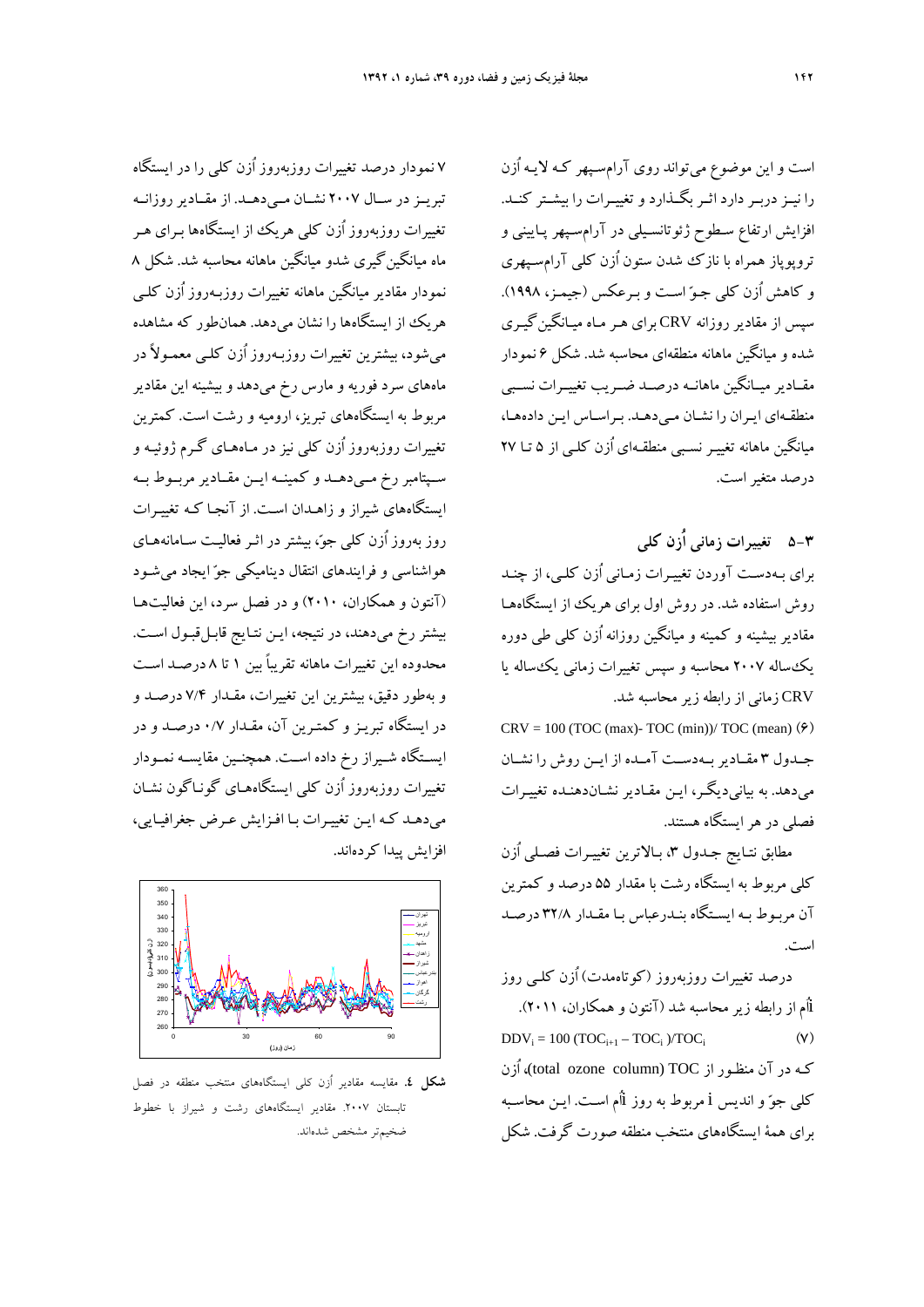

**شكل .5** نمودار درصد ضريب تغييرات نسبي CRV روزانه اُزن كلي در منطقه ايران در سال .2007



**شكل.6** نمودار درصد ضريب تغييرات نسبي CRV ماهانه اُزن كلي در منطقه ايران در سال .2007

**جدول .3** درصد تغييرات زماني يكساله اُزن كلي براي هر يك از ايستگاههاي منتخب منطقه.

| تهران   تبریز   ارومیه   مشهد   زاهدان   شیراز   بندرعباس   اهواز   گرگان   رشت |                                                                   |  |  |  |  |
|---------------------------------------------------------------------------------|-------------------------------------------------------------------|--|--|--|--|
|                                                                                 | 00/*   EVA   E*/E   TY/A   TE/9   E*/*   0*/V   EA/A   0E/1   EV9 |  |  |  |  |



**شكل .7** نمودار درصد تغييرات روزبهروز اُزن كلي در ايستگاه تبريز در سال ۲۰۰۷.



**شكل.8** مقادير ميانگين ماهانه درصد تغييرات روزبهروز اُزن كلي براي هريك از ايستگاههاي منتخب در سال .2007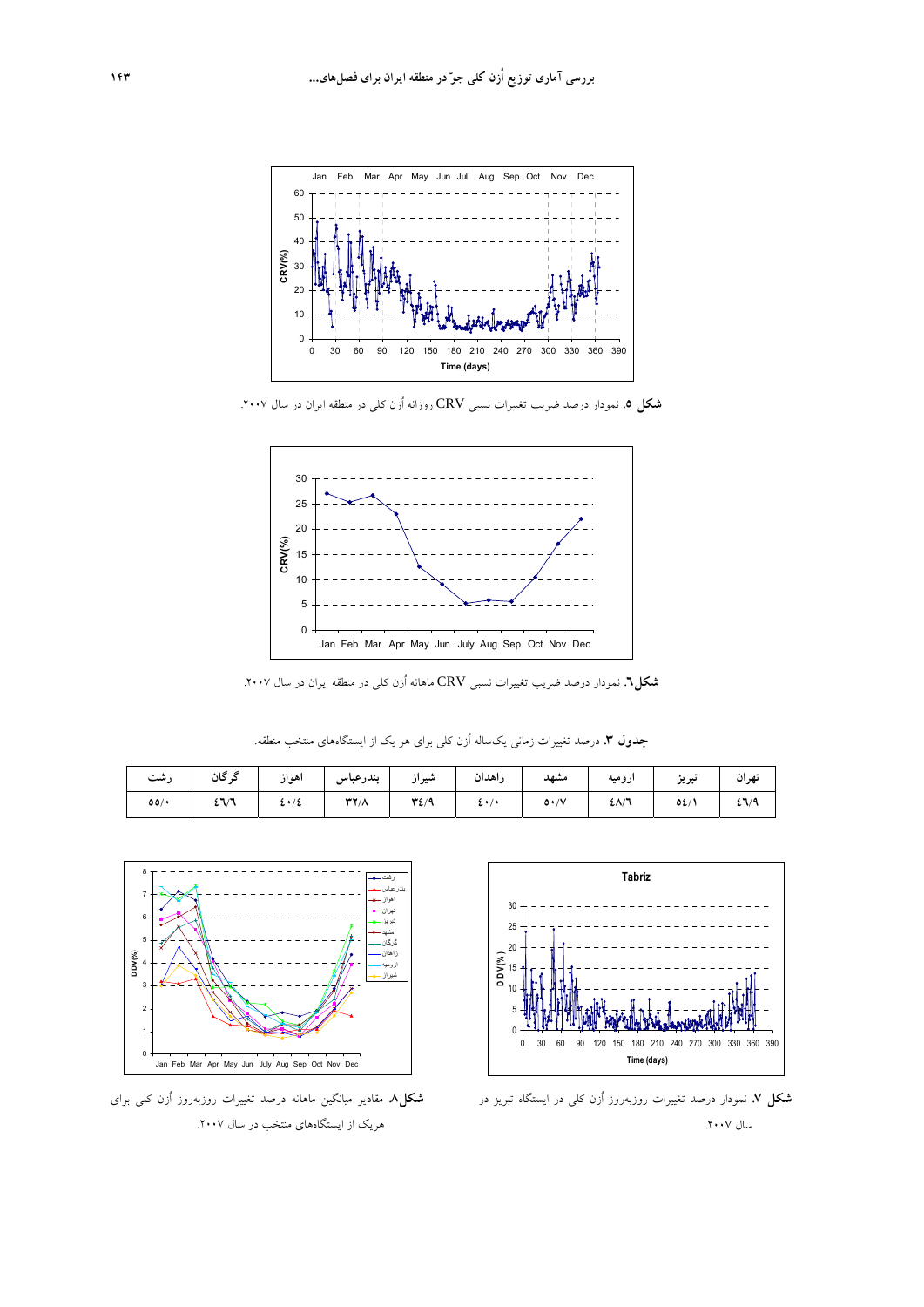**6-3 بررسي نقشههاي هممقـدار اُزن و اثـر كوهسـتان در منطقه ايران** 

بـراي بررسـي توزيـع فصـلي اُزن كلـي منطقـه، نقشـههـاي هممقدار اُزن كلـي رسـم شـد. ايـن نقشـههـا بـا اسـتفاده از نرمافزار surfer تهيه شد. در ترسـيم ايـن نقشـههـا از روش Triangulation with Linear Interpolation شـبكهاي استفاده شده است. براي ترسيم نقشـههـاي ميـانگين ماهانـه اُزن، در هــرروز بــراي ايســتگاههــاي متفــاوت، دادههــاي مـاهوارهاي روزانـه اُزن تهيـه شـد. سـپس بـراي هريـك از ايستگاهها مقـادير ميـانگين ماهانـه اُزن بـه دسـت آمـد و در پايان، با استفاده از نرمافزار surfer، نقشههاي هممقدار اُزن كلي رسم شد.

از نقشههاي ميانگين ماهانـه مـاههـاي ژانويـه، آوريـل، ژوئيه و اكتبر بهترتيب براي الگوهاي فصلي زمستان، بهـار، تابســتان و پــاييزاســتفاده شــد. شــكلهــاي 9 تــا ،12 ايــن الگوهاي فصلي را نشان ميدهند. براي اينكه نتايج بهدست آمده براي الگوهـاي فصـلي اطمينـان بيشـتري باشـند، ايـن الگوها براي سالهاي 2007 و 2008 بهدست آمد.

الگوي زمسـتاني اُزن كلـي در منطقـه ايـران (شـكل 9) نشان ميدهد كـه هـممقـدارهاي اُزن در ايـن فصـل تقريبـاً بـهصـورت مـداري هسـتند. اُزن كلـي بـا افـزايش عـرض جغرافيــايي افــزايش پيــدا مــي كنــد، ولــي بــا تغييــر طــول جغرافيايي، تغيير خاصي در مقدار اُزن مشاهده نميشـود و دامنه تغييرات اُزن كلي بزرگ است.

الگوي بهـاري اُزن كلـي در منطقـه ايـران (شـكل 10) نزديك به الگوي زمسـتاني آن اسـت، بـا ايـن تفـاوت كـه هـممقـدارهاي اُزن ممكـن اسـت از حالـت مـداري كمـي منحرف شـوند و در ارتفاعـات زاگـرس نيـز مقـدار كمـي كاهش اُزن مشـاهده مـيشـود. در ايـن فصـل، مقـادير اُزن كلي زياد است.

الگوي تابستاني اُزن كلي در منطقه ايران (شكل 11) با

الگوهاي زمستاني و بهاري متفاوت است و دامنـه تغييـرات اُزن كلي كمترين مقدار سالانه را دارد. خطـوط هـممقـدار در بخشهاي غربي و شرقي منطقه با بخشهاي مركـزي و شمالي متفاوت است و در اين ميان، اثر كوهستان زاگـرس بر اين خطوط هـممقـدار، كـاملاً آشـكار اسـت . در شـكل -1ب توزيــع توپــوگرافي منطقــه نشــان داده شــده اســت. همانطور كه مشاهده مـيشـود، مقـادير اُزن در ارتفاعـات زاگرس كـاهش و در منـاطق سـاحلي افـزايش پيـدا كـرده است. كمينه اُزن در ارتفاعات بالاي زاگرس تشـكيل شـده است. هممقدارهاي اُزن در سمت غربي كوهستان زاگرس و سـمت شـمالي كوهسـتان البـرز و سـواحل دريـاي خـزر داراي گراديان شديد هستند. در بخشهاي شرقي ايران، بـا افزايش طول جغرافيايي، مقدار اُزن افزايش پيدا ميكنـد و در بخشهـاي غربـي ايـران، بـا افـزايش طـول جغرافيـايي، مقدار اُزن كاهش پيدا ميكند. الگوي پاييزي اُزن كلـي در منطقه ايران (شكل 12) تا اندازهاي به الگـوي تابسـتاني آن نزديك است، با اين تفـاوت كـه شـدت گراديـان خطـوط هــممقــدار اُزن در مجــاورت كوهســتانهــا كمتــراســت. همانطور كه مشاهده ميشود، كمتـرين مقـدار سـالانه اُزن در اين فصل رخ ميدهد و دوباره كمينه اُزن در ارتفاعـات بالاي زاگرس و همچنين عرض هاي جنوبي منطقه تشكيل شده است. مهمترين عامل در كاهش اُزن مشاهده شـده در اثــر كوهســتان زاگــرس در فصــلهــاي تابســتان وپــاييز، نازكشدن ستون جوي در بالاي كوهستان است. در فصل تابستان، پرفشار عرض جغرافيايي 30 درجـه (مـدار اسـبي) روي منطقـه قـرار دارد، بنـابراين آرامسـپهردر ايـن زمـان احتمالا تغييرات مكاني نسبت به توپوگرافي پيدا ميكند.

ازآنجاكه در فصل تابستان، تابش فرابنفش خورشيدي، بيشترين مقدار سالانه را دارد، تغييـرات كاهشـي اُزن كلـي داراي اهميت ويژهاي است. بنابراين افراد ساكن در منـاطق عرضهاي جنوبي كشور و كوهستانهاي زاگرس بيشتر در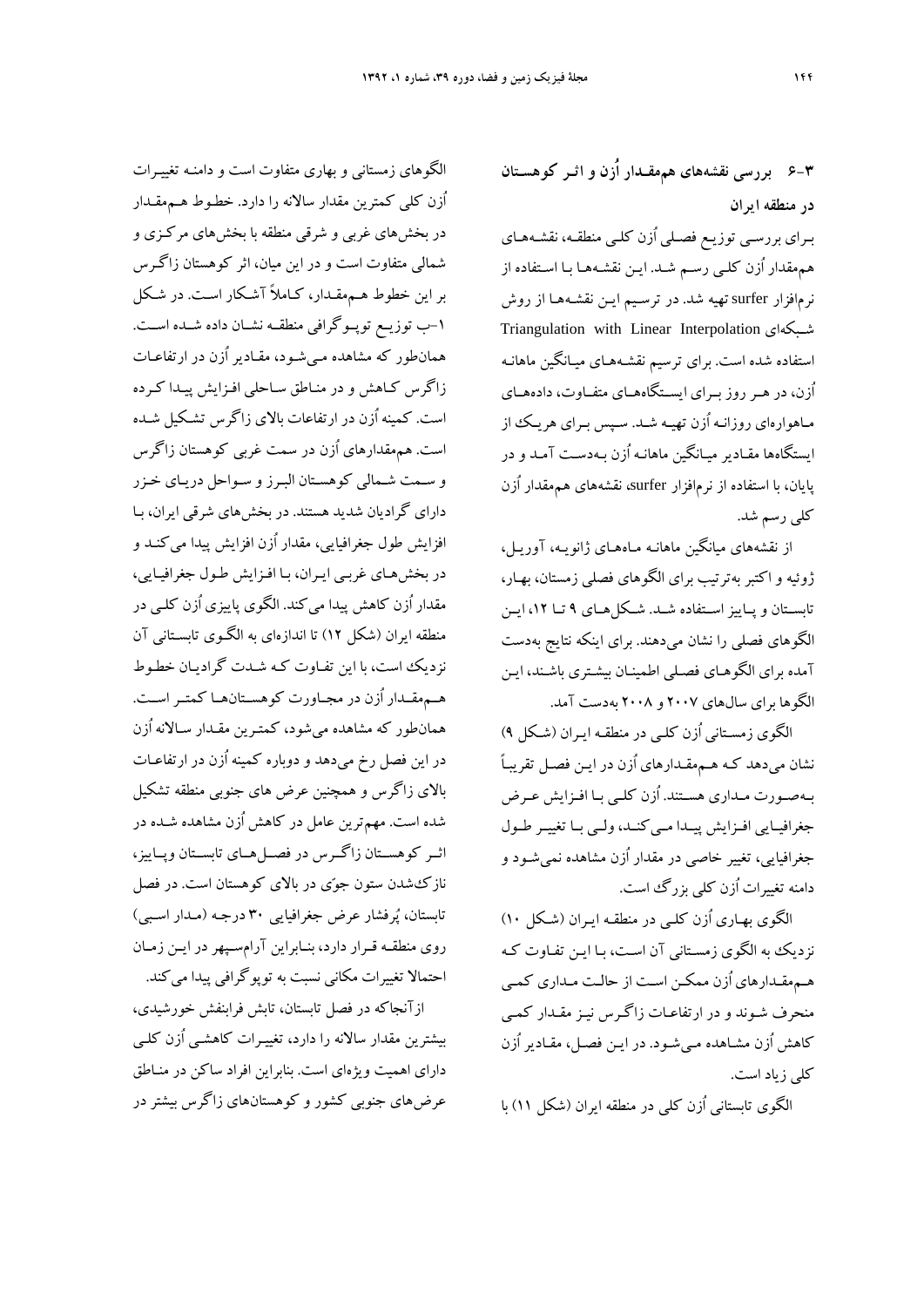روز، كمينه اُزن در همة نقاط منطقه ايران مشاهده ميشـود و از نظـرمـداري ونصـفالنهـاري تـدريجي نيسـت و بـه يكباره رخ ميدهد. بهطـور نمونـه كمينـه سـالانه اُزن كلـي سال 2007 در تاريخ 20 اكتبر رخ داده است و ايـن كمينـه



معرض خطر ابتلا به بيمـاريهـاي ناشـي از افـزايش تـابش فرابنفش خورشيدي هستند و بايد نكات ايمنـي و حفـاظتي را بيشتررعايت كنند. ازآنجاكه كمينه سالانه اُزن در فصـل پاييز و بهويژه در ماه اكتبر رخ ميدهد، اين كاهش بهطـور منطقهای بررسی شد و نتایج نشان داد که معمـولاً در یـک همزمان در همهٔ ایستگاههای منطقه مشاهده میشود.<br>.



**شكل.9** نقشه الگوي زمستاني هممقدارهاي اُزن كلي در منطقه ايران براي ميانگين ماه ژانويه سالهاي (الف) 2007 و (ب) .2008 مقادير برحسب واحد دابسون هستند و فاصله هممقدارهاي اُزن 5 واحد دابسون است. نقاط ايستگاهها با شماره مشخص شدهاند.



**شكل.10** نقشه الگوي بهاري هممقدارهاي اُزن كلي در منطقه ايران براي ميانگين ماه آوريل سالهاي (الف) 2007 و (ب) .2008 مقادير برحسـب واحـد دابسـون هستند و فاصله هممقدارهاي اُزن، 3 واحد دابسون است. . نقاط ايستگاهها با شماره مشخص شدهاند.



**شكل .11** نقشه الگوي تابستاني هممقدارهاي اُزن كلي در منطقه ايران براي ميانگين ماه ژوئيه سالهاي (الف) 2007 و (ب) .2008 مقادير برحسب واحد دابسون هستند و فاصله هممقدارهاي اُزن، 1 واحد دابسون است. . نقاط ايستگاهها با شماره مشخص شدهاند.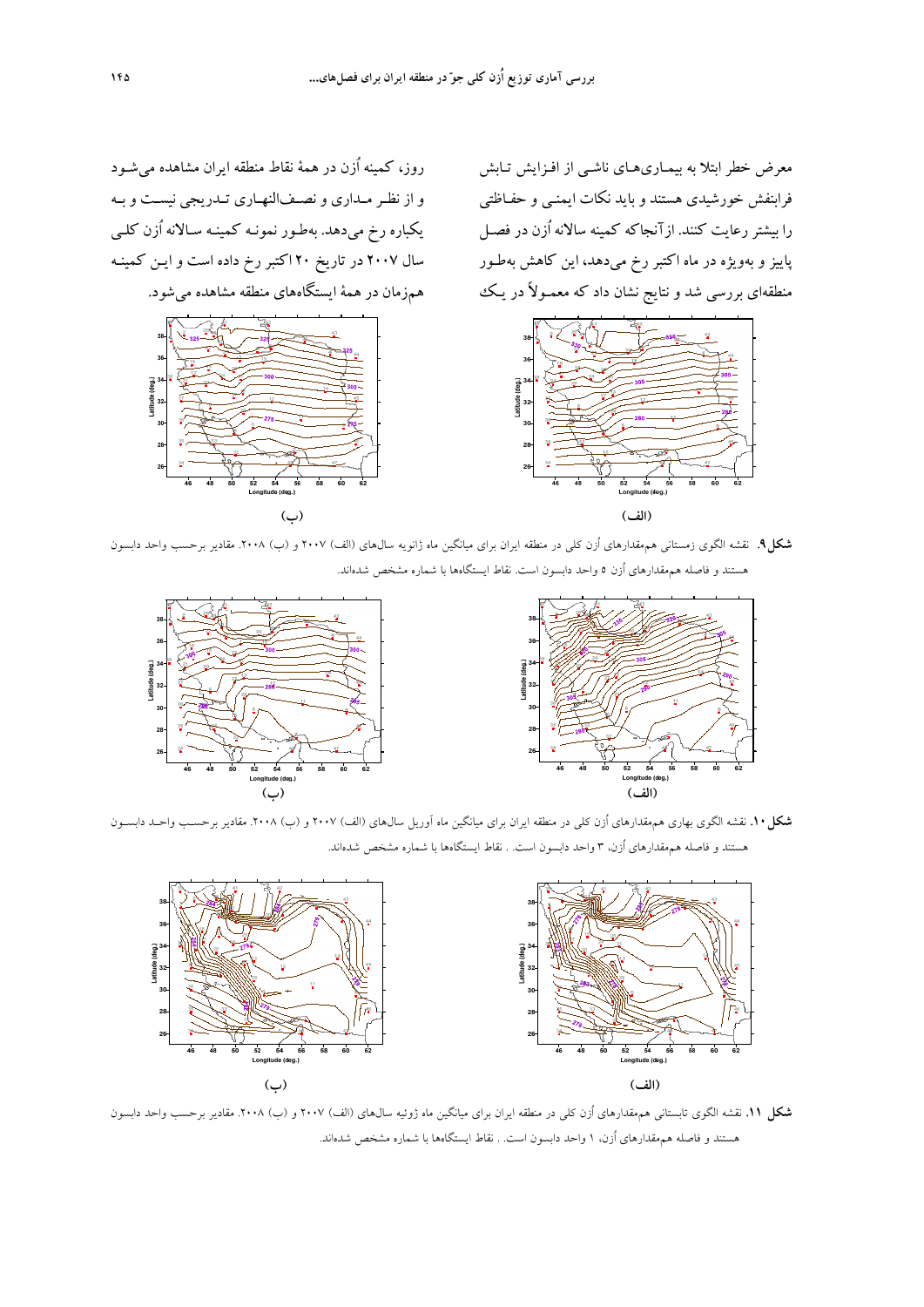

**شكل .12** نقشه الگوي پاييزي هممقدارهاي اُزن كلي در منطقه ايران براي ميانگين ماه اكتبر سالهاي (الف) 2007 و (ب) .2008 مقادير بر حسب واحد دابسون هستند و فاصله هممقدارهاي اُزن، 1 واحد دابسون است. نقاط ايستگاهها با شماره مشخص شدهاند.



**شكل .13** روابط همبستگي بين اُزن و عرض جغرافيايي براي (الف) ژانويه، (ب) آوريل، (ج) ژوئيه و (د) اكتبر 2008 .

جدول ٤. مقادير ضرايب همبستگي بين اُزن و عرض جغرافيايي طي سال ٢٠٠٨. منظور از R، ضريب همبستگي و N، درجه آزادي مي باشد.

| month | Jan  | Apr  | Jul  | Oct  |
|-------|------|------|------|------|
| R     | 0.62 | 0.51 | 0.23 | 0.26 |
| N     | 930  | 899  | 899  | 923  |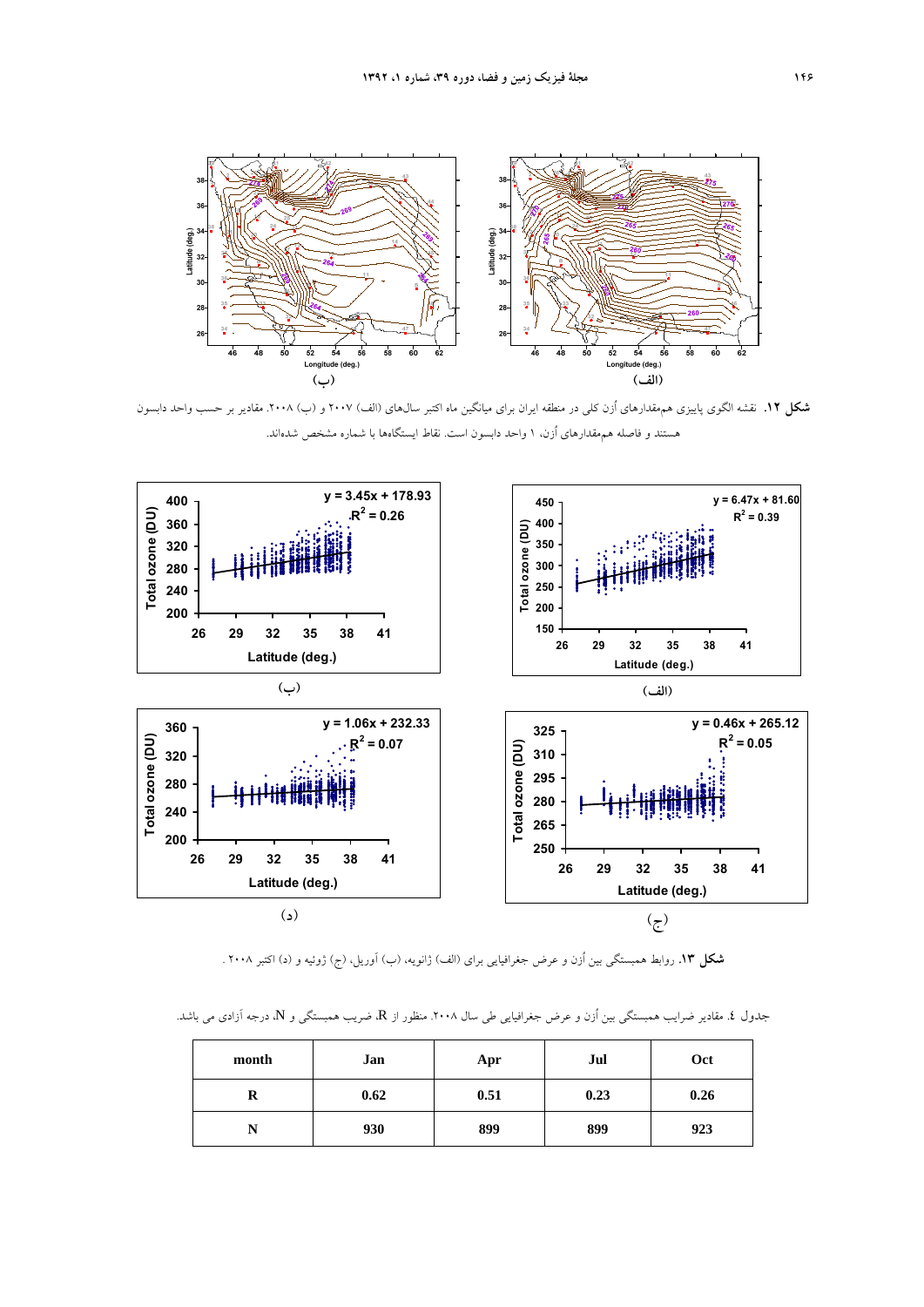در حدود 30 ايستگاه مراكزاستاني، ضرايب همبستگي بين مقادير اُزن و پارامترهاي عـرض جغرافيـايي و ارتفـاع، مورد بررسي قرار گرفـت. نتـايج بررسـيهـا نشـان داد كـه ضرايب همبستگي مثبتـي بـين اُزن و عـرض جغرافيـايي در فصلهاي متفاوت سال برقرار است (در سطح آماري %99) ولي اين همبستگيها در فصل زمستان و بهار قـويتـر و در تابسـتان و پـاييز ضـعيفتـرهسـتند. جـدول 4 ايـن مقـادير همبستگي را نشان مـيدهـد. شـكل 13 نمودارهـا و روابـط همبســتگي بــين آنهــا را بــراي فصــلهــاي متفــاوت نشــان مـيدهـد. قـوي شـدن همبسـتگي بـين اُزن كلـي و عـرض جغرافيايي در بهار وزمستان براثرقويشـدن گـردش هـاي بروئر-دابسون است كه طـي آن، اُزن از منـابع توليـدش در مناطق حارهاي بهسمت عرضهاي جغرافيايي مياني و قطبي منتقل ميشود. ضرايب همبستگي منفي بـين اُزن و ارتفـاع، در فصـلهـاي تابسـتان (899  $N = 0.32$  , P (R=  $\sim 0.32$  ,  $N = 899$ (923 =N , -0.15= R (، برقـرار اسـت (در سـطح آمـاري %99) وايــــن همبســــتگي در تابســــتان قــــويتــــراز پاييزاست.

**4 نتيجهگيري** 

در اين تحقيق از دادههاي اُزن كلي ماهوارهاي OMI بـراي ايسـتگاههـاي منتخـب در منطقـه ايـران اسـتفاده شـد . دوره تحقيقاتي پژوهش مربوط به سالهاي 2007 و 2008 است. همچنين از دادههاي اُزن كلي اندازهگيري شده بـا دسـتگاه اُزن سـنج دابسـون ايسـتگاه مؤسسـه ژئوفيزيـك بـهمنظـور مقايسه مقدار آن با اُزن ماهوارهاي استفاده شد.

براي بررسـي تغيـرات مكـاني منطقـهاي اُزن كلـي، ١٠ ايستگاه در نظر گرفته شد و در انتخاب اين ايستگاههـا كـه هريك در مراكز استانها واقعاند، سعي شد توزيـع خـوبي از اُزن كلي بخشهاي گوناگون منطقه ايران بهدست آيـد. اين ايستگاهها عبارتاند از تهـران، تبريـز، اروميـه، مشـهد،

زاهدان، شيراز، بندرعباس، اهواز، گرگان ورشت. نتايج زير براي سال 2007 بهدست آمد. ميانگين سالانه منطقهاي اُزن، مقدار 291 واحد دابسون محاسبه شد. بيشينه ماهانه منطقـهاي اُزن كلـي در مـاه مـارس بـا مقـدار 328/2 واحد دابسون و كمينه آن در ماه اكتبر با مقدار 267 واحـد دابسون رخ داده است. محدوده تغييـرات سـالانه منطقـهاي اُزن بين 248 تا 360/5 واحد دابسون است.

مقايســه فصــلي ايســتگاههــاي منتخــب منطقــه روشــن ساخت كه در فصلهـاي تابسـتان و پـاييز، بيشـترين مقـدار اُزن كلي مربوط به ايستگاه رشت و كمترين آن مربـوط بـه ايستگاه شيراز است.

ضريب همبستگي بين دادههاي روزانه اُزن كلي ايستگاههاي منتخب، براي سال 2007 محاسبه و بررسي شد. نتايج اين بررسي نشان داد كه هريك از ايستگاهها با كدام ايستگاه بالاترين همبستگي را دارد. بهطور نمونه ايستگاه تهران بالاترين همبستگي را با ايستگاه گرگان با مقدار ضريب همبستگي 0/97 دارد.

درصد ضـريب تغييـرات نسـبي منطقـه اي (CRV (اُزن كلي براي هريـك از روزهـاي سـال 2007 محاسـبه شـد و سپس مقادير ميانگين ماهانه آن بـهدسـت آمـد. ايـن نتـايج نشان داد كه تغييرات ماهانه منطقهاي اُزن كلي بين 5 تـا 27 درصد است و بيشترين تغييرات منطقهاي در فصـل سـرد و كمتـرين آن در فصـل گـرم رخ مـيدهـد. مقـدار ضـريب تغييرات نسبي منطقهاي بهدست آمده وابسته به مشخصـات جغرافيايي منطقه تحقيقاتي ميتوانـد متفـاوت باشـد، بـراي نمونه، در تحقيقي كه آنتون و همكاران (2011) در كشور پرتغال انجام دادهاند، تغييرات ماهانـه منطقـهاي اُزن از نظـر عرض جغرافيايي بين 3/5 تا 6 درصد بوده است.

درصــد تغييــرات روزبــهروز اُزن كلــي در ســال 2007 براي هريك از ايستگاههاي منتخب محاسبه شـد. بيشـترين تغييرات روزبه روز اُزن كلي معمولاً در ماههاي سرد فوريه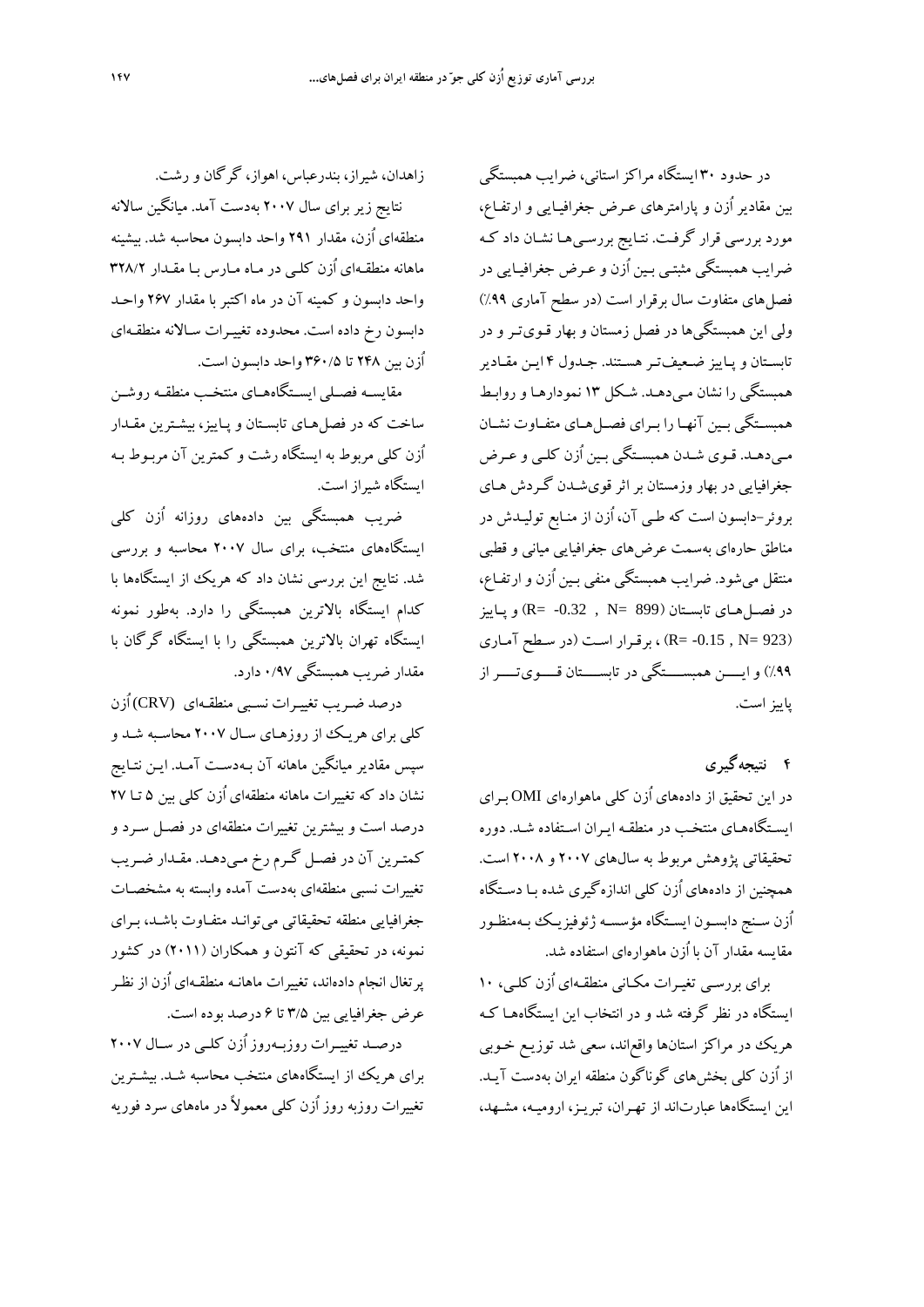و مــارس رخ مــيدهــد وبيشــينه ايــن مقــاديرمربــوط بــه ايستگاههاي تبريز، اروميه و رشت است. كمترين تغييـرات روزبهروز اُزن كلي نيز در ماههاي گرم ژوئيه و سپتامبر رخ ميدهد و كمينه اين مقادير مربوط به ايستگاههاي شـيراز و زاهدان است. محـدوده تغييـرات ميـانگين ماهانـه تغييـرات روزبهروز اُزن كلي ايستگاههاي منتخب تقريبـا بـين 1 تـا 8 درصد است. همچنين مقايسـه نمـودار تغييـرات روزبـهروز اُزن كلي ايستگاههـاي گونـاگون نشـان مـي دهـد كـه ايـن تغييرات با افزايش عرض جغرافيايي، افزايش پيدا كردهاند.

براي بررسي توزيع فصلي اُزن كلي منطقه، نقشـههـاي هممقدار اُزن كلي رسـم شـد و الگوهـاي فصـلي زمسـتان، بهــار، تابســتان و پــاييزبــراي ســال هــاي 2007 و 2008 بهدست آمد.

الگوي زمستاني اُزن كلي در منطقه ايران نشان ميدهد كه هممقدارهاي اُزن در اين فصل تقريباً بهصورت مـداري هستند. اُزن كلي با افزايش عرض جغرافيايي افـزايش پيـدا ميكند ولي با تغيير طول جغرافيايي، تغييـر خاصـي در اُزن مشاهده نميشود و دامنه تغييرات اُزن كلي گسترده اسـت. الگوي بهاري اُزن كلي در منطقه ايران به الگـوي زمسـتاني آن نزديك اسـت، بـا ايـن تفـاوت كـه هـم مقـدارهاي اُزن ممكن است از حالـت مـداري كمـي منحـرف شـوند و در ارتفاعات زاگـرس نيـز مقـدار كمـي كـاهش اُزن مشـاهده ميشود. در اين فصل مقادير اُزن كلي زيـاد اسـت. الگـوي تابستاني اُزن كلي در منطقه ايـران بـا الگوهـاي زمسـتاني و بهاري متفاوت است و دامنـه تغييـرات اُزن كلـي، كمتـر ين مقـدار سـالانه را دارد. مقـاديراُزن در ارتفاعـات زاگـرس، كاهش و در مناطق ساحلي افزايش پيدا كرده است. كمينه اُزن در ارتفاعــات بــالاي زاگــرس تشــكيل مــيشــود. هـممقـدارهاي اُزن در سـمت غربـي كوهسـتان زاگـرس و سمت شمالي كوهستان البرز و سواحل درياي خـزر داراي گراديـان شـديد هسـتند. در بخـشهـاي شـرقي ايـران، بـا افزايش طول جغرافيايي، مقدار اُزن افـزايش مـييابـد و در

بخشهاي غربي آن، با افزايش طول جغرافيايي، مقدار اُزن كاهش پيدا مـيكنـد. الگـوي پـاييزي اُزن كلـي در منطقـه ايران تا اندازهاي به الگوي تابسـتاني آن نزديـك اسـت. بـا اين تفاوت كه در پاييز، شدت گراديان خطـوط هـممقـدار اُزن در مجاورت كوهستانها كمتراسـت. در تحقيقـي كـه در كوهستانهاي تبت صورت گرفته نيز كاهش اُزن كلـي تابسـتاني مشـاهده شـده اسـت. ايـن رويـداد بيشـتردر اثـر كاهش ستون جوي در بالاي كوهستانها رخ ميدهد (تيان و همكاران، 2008).

از آنجـــا كـــه در فصـــل تابســـتان، تـــابش فـــرابنفش خورشيدي، بيشترين مقدار سالانه را دارد، تغييرات كاهشي اُزن كلي، داراي اهميت ويـژهاي اسـت و افـراد سـاكن در مناطق عرضهاي جنوبي كشور و كوهسـتانهـاي زاگـرس بايد نكات ايمني و حفاظتي را بيشتررعايت كنند.

از آنجا كه كمينه سالانه اُزن در فصل پاييز و بهويژه در ماه اكتبر رخ ميدهد، اين كاهش بهطور منطقـهاي بررسـي شد و نتايج نشان داد كه معمـولاً در يـك روز، كمينـه اُزن در همة نقاط منطقه ايران مشاهده ميشود.

نتايج بررسيها روشن ساخت كـه در همـة فصـلهـاي سال، همبستگي مثبت معنيداري بين مقـادير اُزن و عـرض جغرافيــايي وجــود دارد وايــن همبســتگي درفصــلهــاي زمستان و بهار قويتر از ساير فصـلهـا اسـت. همچنـين در فصلهاي تابستان و پاييز، همبستگي منفي معنـيداري بـين مقــاديراُزن و ارتفــاع برقــرار اســت وايــن همبســتگي در تابستان قويتراز پاييزاست.

**منابع**  سبزيپرور، ع. ا. و لبافي ميرقوامي، م،. ،1381 تأثير عوامل همديدي بر نوسانات روزانه اُزن كلي پايگاه اصفهان، نشريه تحقيقاتي فيزيك زمين و فضا، **28**(1)، .19-13

Antón, M., Bortoli, D., Costa, M. J., Kulkarni, P. S., Domingues, A. F., Barriopedro, D., Serrano, A. and Silva, A. M., 2011, Temporal